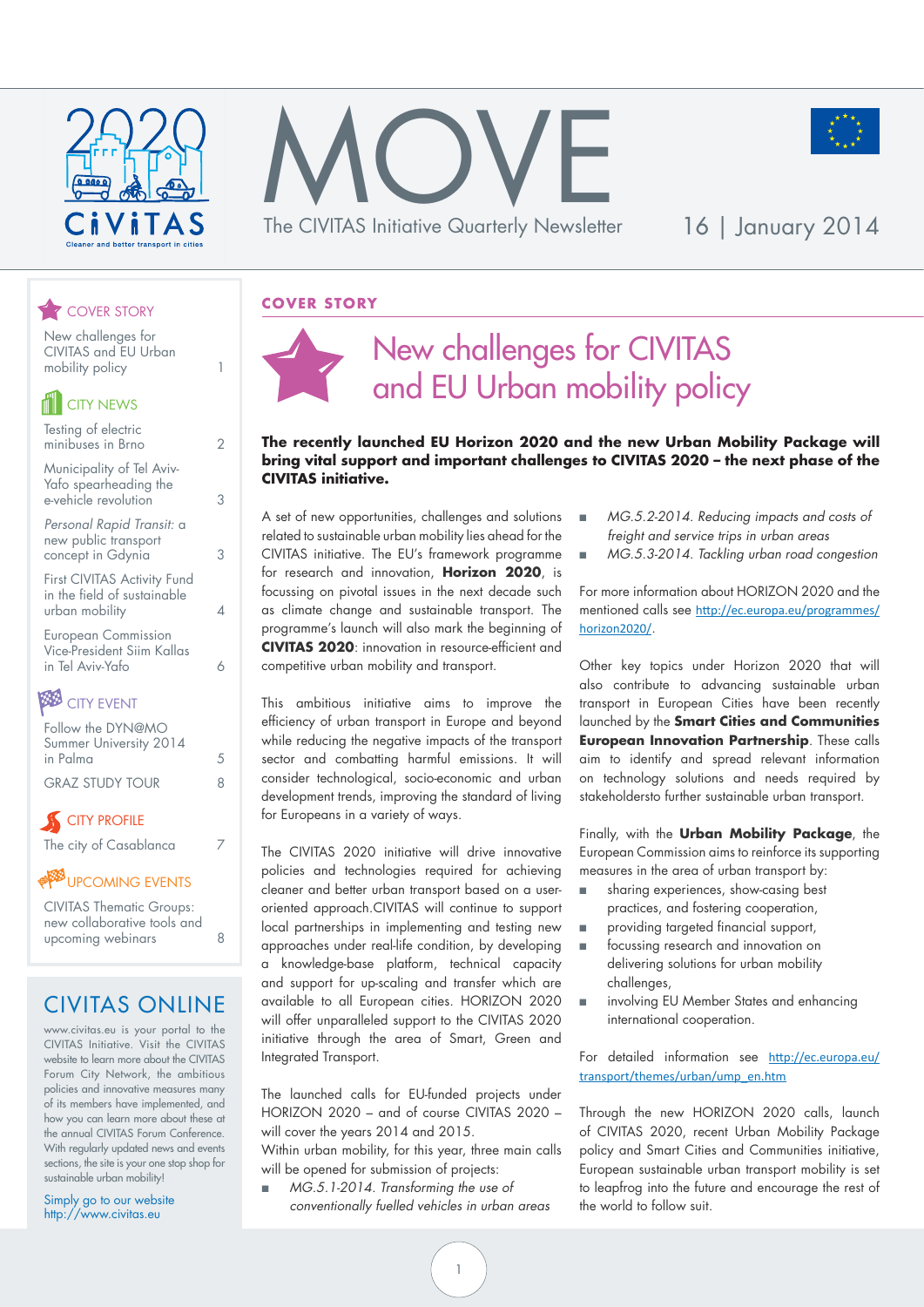

#### **CITY NEWS**

### **IOVE** The CIVITAS Initiative Quarterly Newsletter

# Testing of electric minibuses in Brno

**Brno Public Transport Company (DPMB) tests and promotes electric transport technologies for private**  and public use including the **introduction of electric minibuses in operation within the city centre.**

Supported by the CIVITAS 2MOVE2 project, the city of Brno tested different types of electric mini buses in the city during 2013. Thanks to its large tram and trolleybus network, as well as the availability of many recharging points all over the city, Brno is well prepared for establishing electric bus lines with low investments. In addition, the price of electricity for trams and trolleybuses is lower than regular tariffs, making such an investment more feasible.

The first electric bus tested was a **CitySmile 10E** made by Polish-Lithuanian manufacturer AMZ. The second bus tested was an electric minibus Stratos LE30 E made by Czech manufacturer SKD. The latter was operated on regular lines and was also used on a special minibus route for disabled passengers, as well as on a summer tourist minibus route.

Since both electric buses can be charged through an electric plug, the maximum range per charge can be easily monitored. Comparing this indicator in both models revealed that while the SKD Stratos was better than the AMZ CitySmile in range per charge, the SKD Stratos bus can only hold half the passenger capacity of the AMZ.

000

The third electric minibus tested was Siemens/ Rampini ALÉ EL which has completely different charging technology. It is equipped with a tram pantograph through which it can be recharged everywhere via tram or trolleybus overhead lines. Siemens/Rampini was tested in Brno over one week in October 2013. It operated on a special line 'E' from the city centre to the Brno reservoir where passengers could transfer to an electric boat and enjoy a short cruise. After each trip to the city centre there was a 20-minute break during which the electric bus was recharged using the pantograph. This valuable study of the three technologies will certainly be useful and inspirational for other cities.

For more information contact Černý Jiří jicerny@dpmb.cz

Brno is member of the CIVITAS 2MOVE2 project.

" Since both electric buses can be charged through an electric plug, the maximum range per charge can be easily monitored. **J** 

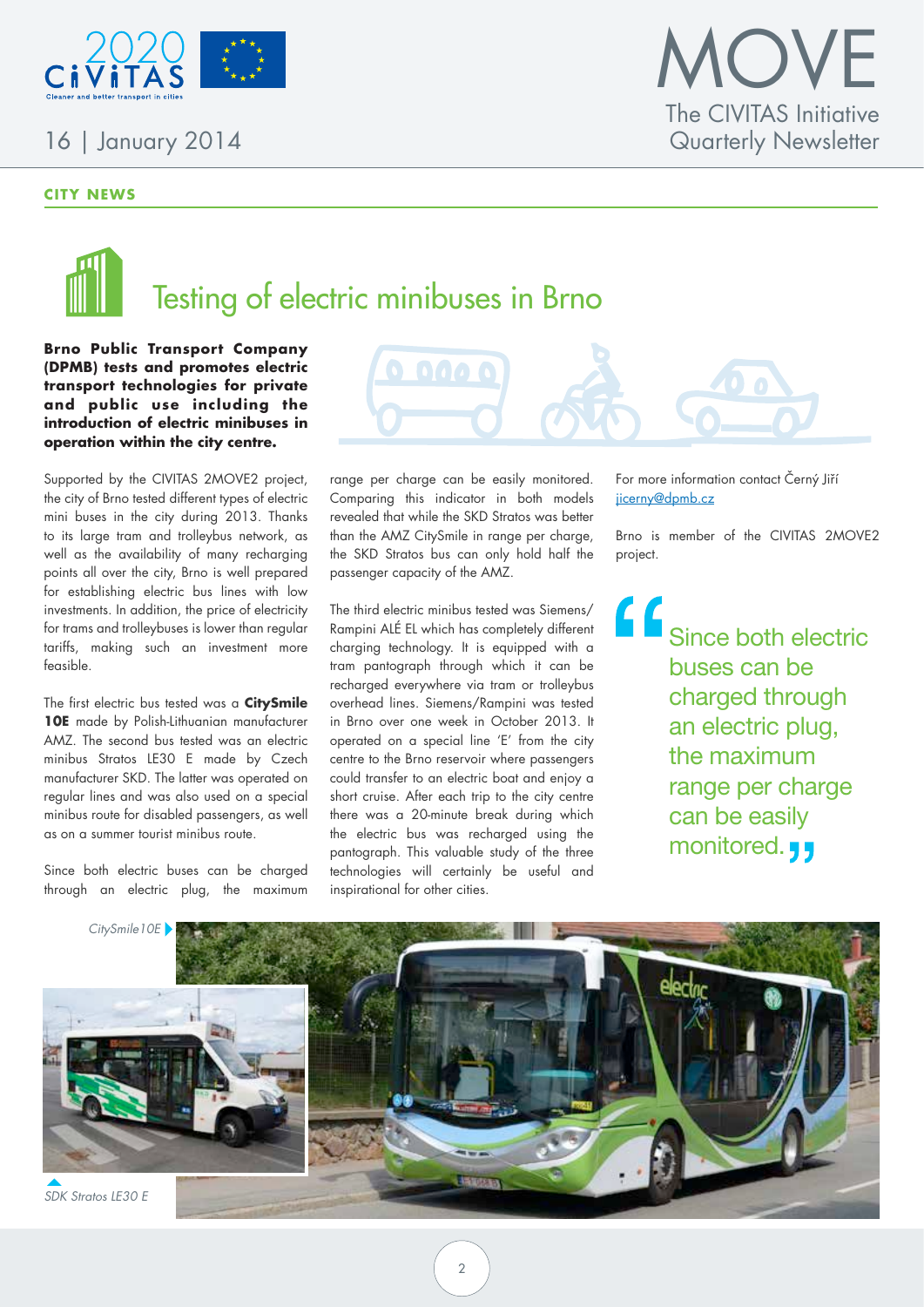

#### **CITY NEWS**



16 | January 2014

### Municipality of Tel Aviv-Yafo spearheading the e-vehicle revolution

**December marks the start of a yearlong pilot undertaken by the municipality of Tel Aviv-Yafo. The pilot is in line with the city's commitment to improve air quality and reduce greenhouse gas emissions.**

Under a new, ambitious pilot scheme, the Municipality of Tel Aviv-Yafo will purchase some 20 e-motorcycles and will assess their operational capabilities (riding experience, environmental footprint, safety) compared to petrol motorcycles currently in use (125cc model). The 'Green Patrol' Inspection Unit of the city Parks and Gardens Division is the first to make use of the five e-motorcycles. They will be followed by the city employees from the Sanitation and Inspection divisions. Their opinions of the experience will be noted throughout the pilot scheme and will contribute



to the e-motorcycle performance assessment. If proven successful, the municipality will consider gradually replacing its 300 strong motorcycle fleet with e-motorcycles. With over 25,000 motorcycles now in the city – which represent a significant environmental footprint - the pilot scheme can help raise awareness of

alternative fuels.

For more information contact Radmila Abramov abramov r@mail.tel-aviv.gov.il

Tel Aviv-Yafo is member of the CIVITAS 2MOVE2 project.

### Personal Rapid Transit: a new public transport concept in Gdynia

#### **Personal Rapid Transit (PRT) is a public transport mode based on automated, small vehicles available on demand and operating on a network of specially built 'guideways'. PRT vehicles are dedicated for individual or small groups of passengers. The system allows for 24/7 service and point-to-point travels.**

Within the CIVITAS DYN@MO project, the Gdansk University of Technology (GUT) in cooperation with City of Gdynia elaborated the PRT concept. The idea of PRT in Gdynia is to complement existing public transport services and create a more complete transport system. The GUT prepared a concept which included connections in the city centre and between the most important districts. The PRT system structure proposed by the GUT could save travellers as much as 30 minutes of a journey compared to busses or trolley busses (estimation based on the traffic model – also elaborated by GUT within CIVITAS DYN@MO). The length of the PRT in Gdynia would be about 44.5 km and would feature 99 stops. The implementation process would consist of 4 stages and the estimated cost would be about EUR 200 million. Three PRT systems are being considered for Gdynia, namely Mister, ULTra and Vectus. This will help position the city of Gdynia as a true model of sustainable urban mobility in Europe.

For more information contact: Dorota Gajda gajda@zdiz.gdynia.pl

Gdynia is member of the CIVITAS DYN@MO project

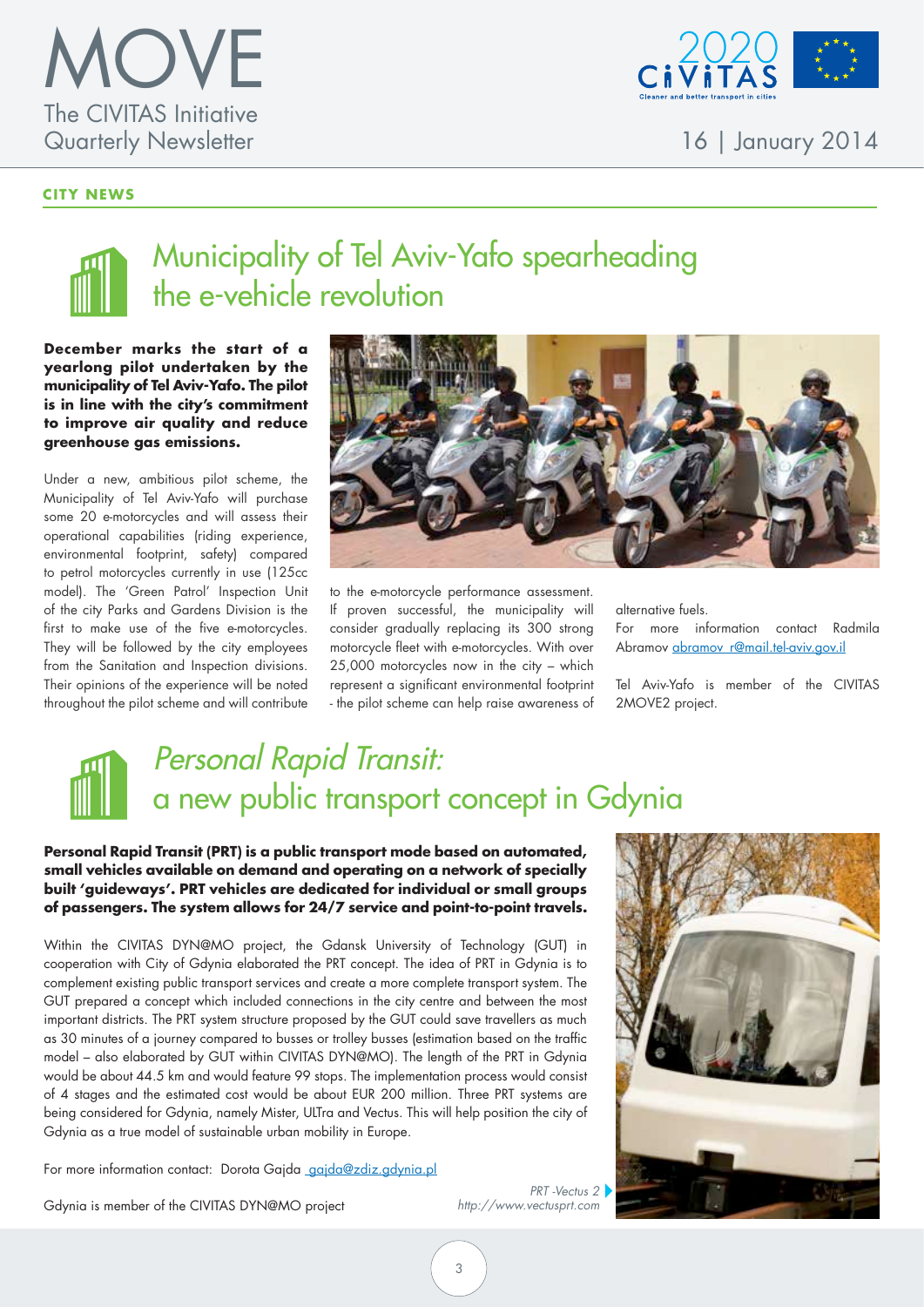

#### **CITY NEWS**



### First CIVITAS Activity Fund in the field of sustainable urban mobility

**CIVITAS will open its first in a series of four calls for Activities Fund in the field of sustainable urban mobility on 28 February 2014. The call will offer a total of EUR120,000 in co-funding to support the take-up of sustainable urban mobility measures related to the CIVITAS thematic area. Up to 20 take-up activitiesare expected to be funded and receiving a co-funding between EUR1,000-10,000.**

CIVITAS Activity Fund is seeking proposals for the following take-up levels:

- **1) 'Being inspired'**: Up to 50% cofunding for study tours, workshops or similar activities at the initial take-up phase;
- **2) 'Structural dialogue'**: Up to 50% co-funding for staff exchanges between take-up and donor cities;
- **3) 'Studies'**: Up to 50% co-funding for evaluation (long-term; impact and process), feasibility studies, etc.;
- **4) 'Systematic transfer'**: Up to 50% co-funding for feasibility studies leading towards pilot demonstration and implementation.

The call will be open for five weeks. The deadline for electronic submissions of applications will be on the  $4<sup>th</sup>$  April 2014 while the co-funded take-up activities are expected to start by the end of May 2014.

Applications may be submitted by individual or teamed-up organisations that have not been or are not involved in projects already funded by the CIVITAS Initiative. Organisations applying for funding need to be established in an EU Member State or Albania, the Former Yugoslav Republic of Macedonia, Iceland, Israel, Kosovo, Montenegro, Norway, Serbia, Switzerland or Turkey.

For more information contact Bernd Decker [b.decker@rupprecht-consult.eu](mailto:b.decker@rupprecht-consult.eu)

Applications may be submitted by individual or teamed-up organisations that have not been or are not involved in projects already funded by the CIVITAS Initiative. **19** 

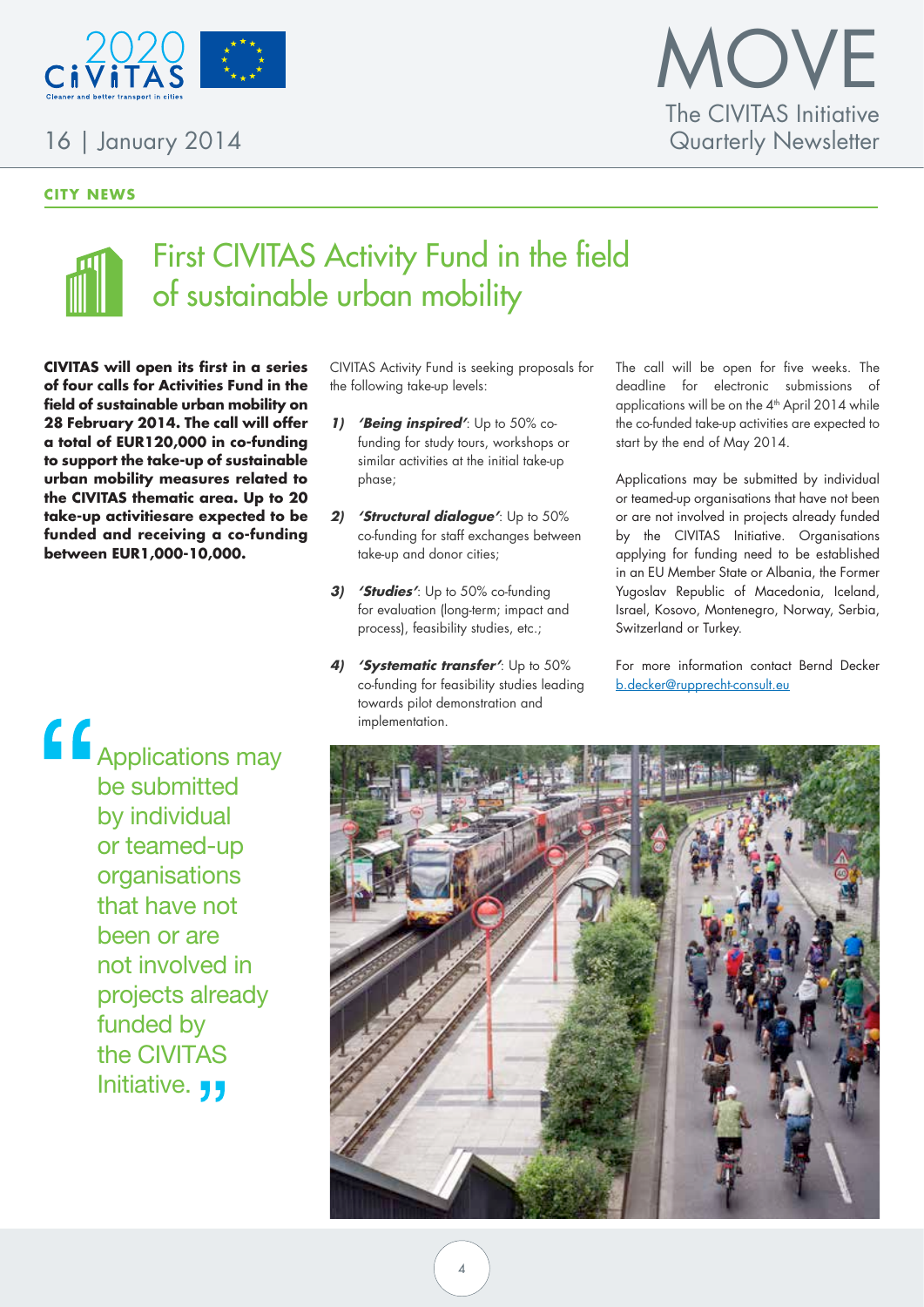

#### **CITY EVENT**



16 | January 2014

### Follow the DYN@MO Summer University 2014 in Palma

#### **How to learn more about city and citizen friendly electric vehicles**

This year the DYN@MO project will host the second edition of the Summer University aiming at offering a set of strong professional competencies in sustainable urban mobility. Following the successful 2013 edition, this year Palma will once again offer the opportunity to achieve strong European exchanges and high-value learning experiences related to the CIVITAS themes.

Based on the lessons learnt from the previous edition, students, young professionals, and key decision makers will be able to further develop and acquire new competencies while attending the interesting sessions organised by the University of the Balearic Islands.

University partners, competence centres and other partners of the CIVITAS DYN@MO project will provide the content of the course, mainly focusing on the European and local experiences in the field of electromobility. In addition, international experts will be contributing to efforts to improve the quality and he attractiveness of the courses.

The second DYN@MO Summer University will be held in Palma, Spain from 14 to 16 May 2014. Draft agenda will soon be available on the CIVITAS website.

Join us in Palma!

For more information contact Emilio Lopez Sancho elopez@conselldemallorca.net

Palma is member of the CIVITAS DYN@MO project

 $\bigcap$  Based on the lessons learnt from the previous edition, students, young professionals, and key decision makers will be able to further develop and acquire new competencies **JJ** 

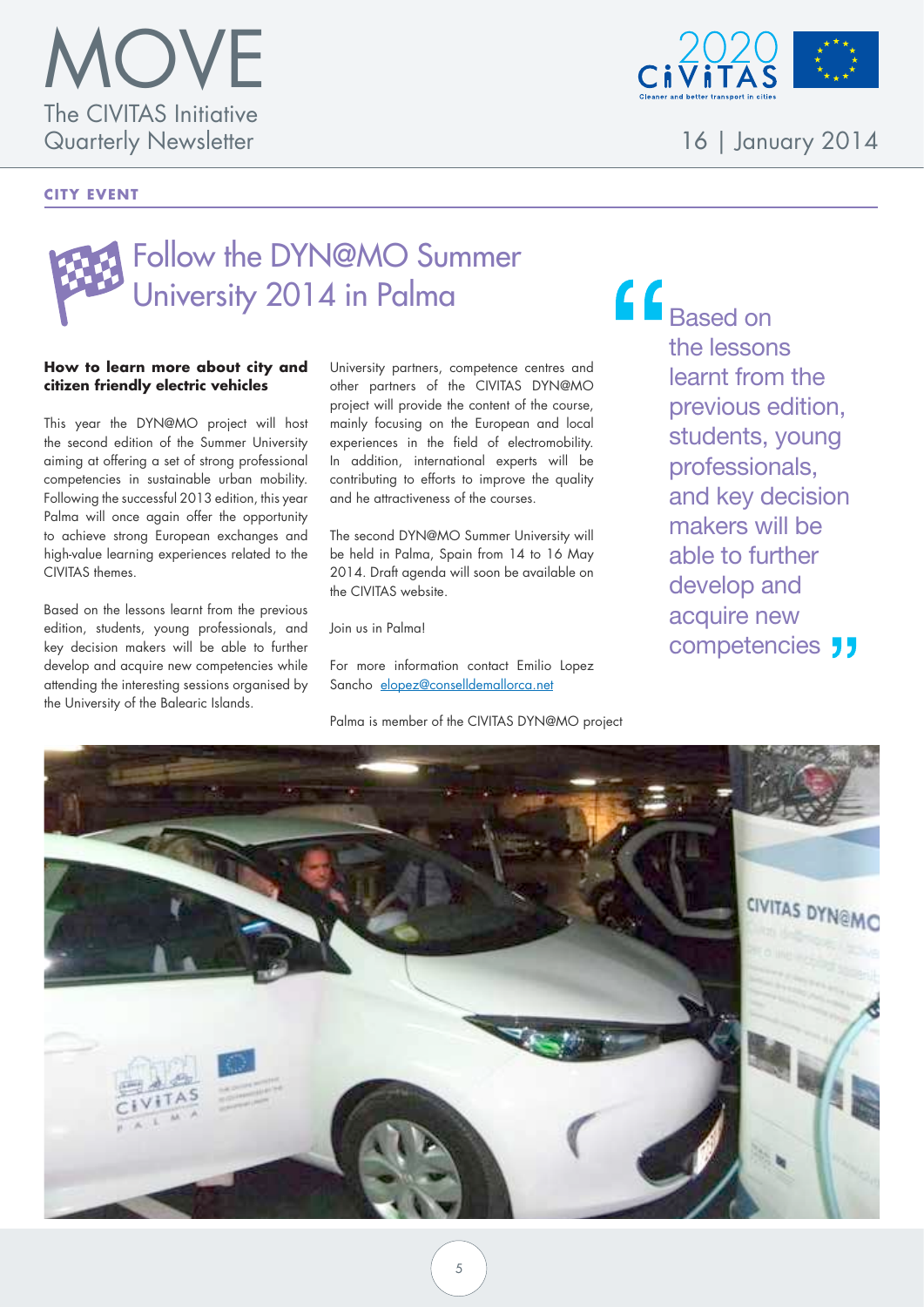

#### **CITY NEWS**





### European Commission Vice-President Siim Kallas in Tel Aviv-Yafo

**During his two-day visit to Israel on 12-13 December, European Commission Vice-President Siim Kallas, responsible for Transport, met the Mayor of Tel Aviv-Yafo, Ron Huldai, to discuss the EU co-financed CIVITAS 2MOVE2 project in Tel Aviv.** 

Dr. Benjamin Maor, Director of Infrastructure & Construction Administration and the Chairman of the CIVITAS 2MOVE2 Steering Committee at the Tel Aviv-Yafo Municipality, introduced the city's transportation challenges and its vision for future solutions. In addition, Dr. Maor explained about the 2MOVE2 project focusing on the measures in Tel Aviv-Yafo. Mayor Huldai and Vice-President Kallas agreed that the European Union and Tel Aviv-



Yafo have common interests within CIVITAS such as the promotion of new and innovative urban mobility solutions, prioritisation of public transport and advancement of non-motorised transportation modes. Later, Vice-President Kallas and First Deputy Mayor of Tel Aviv-Yafo, Doron Sapir visited the Tel Aviv Museum of Art where the Senior Deputy Director of the Museum, Ms. Shuli Kislev guided them through the museum's popular new wing. Through

these valuable exchanges and its membership in CIVITAS, Tel Aviv-Yafo is certainly on an excellent path to becoming a greener city.

For more information contact Radmila Abramov abramov r@mail.tel-aviv.gov.il

Tel Aviv-Yafo is member of the CIVITAS 2MOVE2 project.

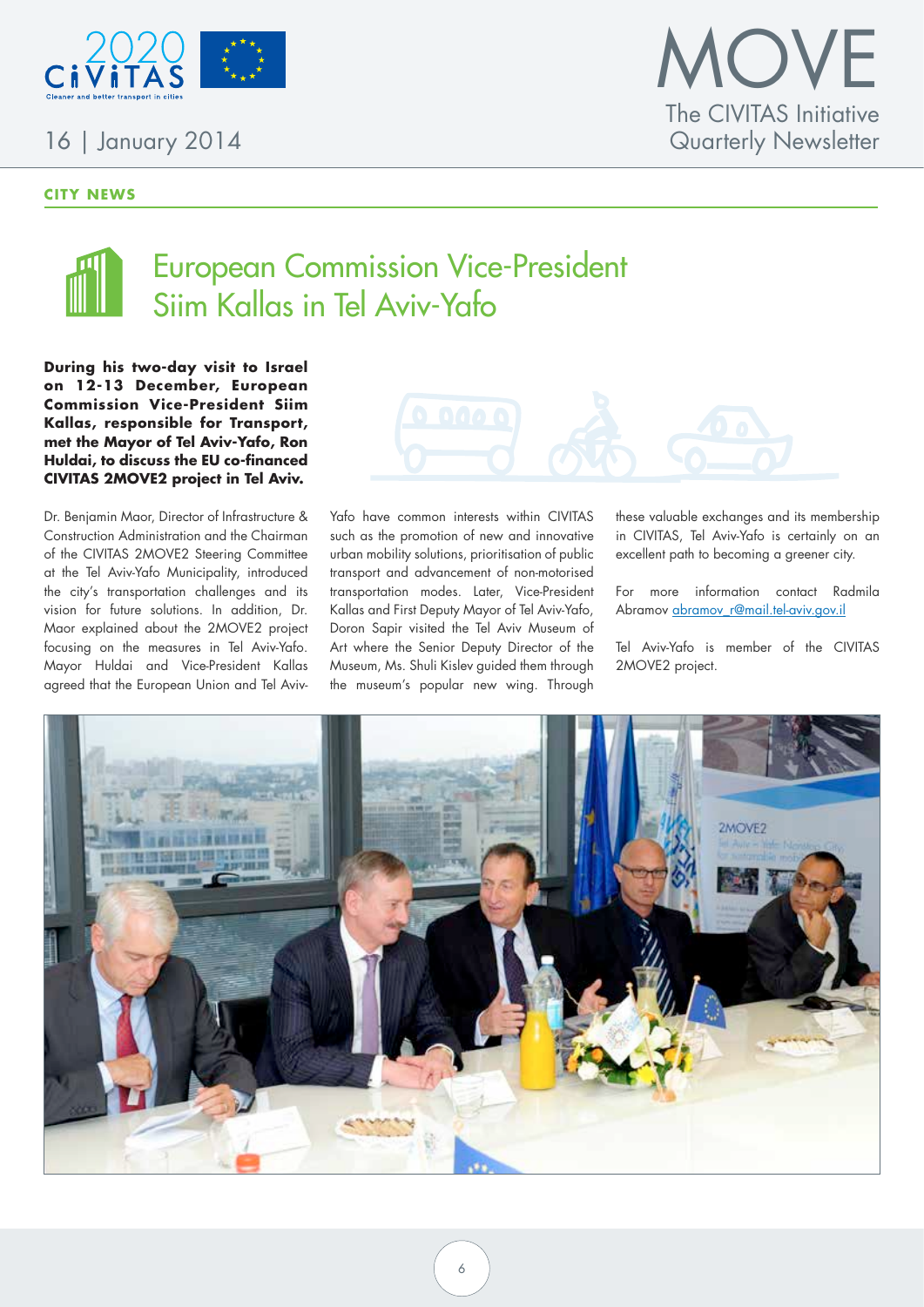

#### **CITY PROFILE**



**From 2014 the CIVITAS Forum Network has a new city member in the EuroMed region: Casablanca – host city of the next CIVITAS FORUM 2014.**

**Casablanca will be the first non-European city hosting the CIVITAS forum conference. The choice of Casablanca as CIVITAS forum 2014 host officially seals the cooperation in the urban mobility field between the EuroMed transport project stakeho lders and the C IV ITAS Initiative.**

With about 4 million inhabitants, Casablanca is the economic capital of Morocco and one of Africa's largest and most important cities.

Supported by the important activity of its port, Casablanca has rapidly expanded in recent decades and many urban projects are currently in progress, confirming the city as akey cultural and economic hub in North Africa.

The history of public transport in Casablanca is maybe one of the oldest in Africa as public transport systems have been developed since the fifties. In order to respond to the challenge of growing motorisation and urbanisation, in a region that registers today more than 11 million daily trips, local authorities have made huge steps to develop an urban mobility plan (2004- 2019) and buildthe foundations for an efficient, integrated and modern transport system.

One of the main results of this strategy since 2004 has been the launch of the first tramway line of Casablanca in December 2012. This 31km<sup>D</sup>line with 48 stops serves socially mixed areas and is expected to transport over 250,000 passengers daily, once the integration with the existing bus network will be completed. Social inclusion is one of the main targets of the urban mobility strategy of the city.

Finally, the Organising Transport Authority (*Autorité Organisatrice des Déplacements Urbains*) was also established in 2008 to ensure the successful integration among modes and operators as well as the promotion of public transport.

All eyes are on Casablanca for the CIVITAS FORUM 2014!





## www.casablanca.ma



16 | January 2014